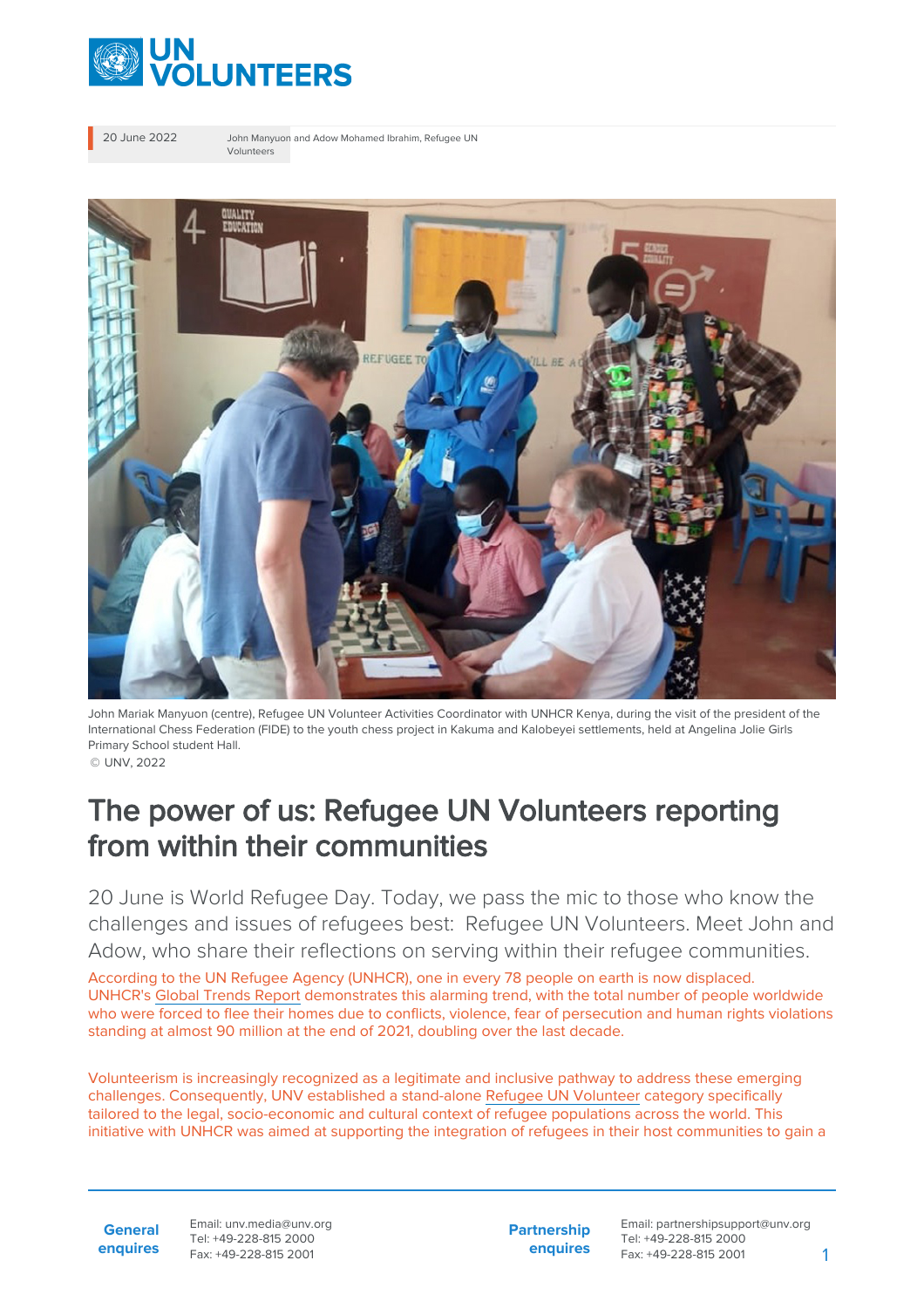

strong sense of civic engagement and bring about positive transformation in their host communities.

Today, we share two stories of Refugee UN Volunteers serving in their communities.

"We should never allow statelessness to constrain anybody's ambitions and dreams."

My name is John Mariak Manyuon and I am a South Sudanese refugee. I have been living in Kakuma refugee camp, Kenya, for almost 25 years now since I moved from my home country, Sudan, before South Sudan became independent.

While in Kenya, I managed to acquire education and graduated from Masinde Muliro University with a Bachelor of Business Administration, through a scholarship supported by the Government of Germany. The scholarship was facilitated by UNHCR and implemented by [Windle International Kenya](https://windle.org/).

I am currently serving as Refugee UN Volunteer Activities Coordinator with UNHCR Kenya. My assignment entails supporting youth activities both in Kakuma refugee camps and the Kalobeyei settlement in Kenya. My role includes monitoring youth activities in the refugee camps to identify the gaps and opportunities for programmes targeting refugee populations.

To achieve this, I regularly conduct focus groups discussions with refugee youth populations to discuss their challenges and raise awareness of harmful practices and social ills in the community, such as drug and substance abuse, child marriage, forced marriage and early pregnancy. In turn, I advocate for positive social behaviours such as sporting and healthy living.

One of my greatest achievements has been the establishment of refugee football leagues (for both, girls and boys) in Kakuma camp that are now part of the regional and national football leagues of Kenya. I believe that my contribution has also promoted peaceful coexistence and social cohesion among and between the refugee youth and those in the host community.

As a UN Volunteer working for the rights and wellbeing of refugees, I strongly believe that refugees should be given similar education and employment opportunities as any other segments of our societies. We should never allow statelessness to constrain anybody's ambitions and dreams. It is also essential to involve refugees in decision-making processes within local communities where they live, as they can be positive agents of change whenever given the right opportunities. --John Mariak Manyuon, Refugee UN Volunteer from South Sudan, serving with UNHCR in Kenya

"We should always strive to ensure those who are forcibly displaced are fully protected and safe."

My name is Adow Mohamed Ibrahim. I come from Somalia and currently live in the Dadaab refugee camp in

**General enquires** Email: unv.media@unv.org Tel: +49-228-815 2000 Fax: +49-228-815 2001

**Partnership enquires**

Email: partnershipsupport@unv.org Tel: +49-228-815 2000 Fax: +49-228-815 2001 2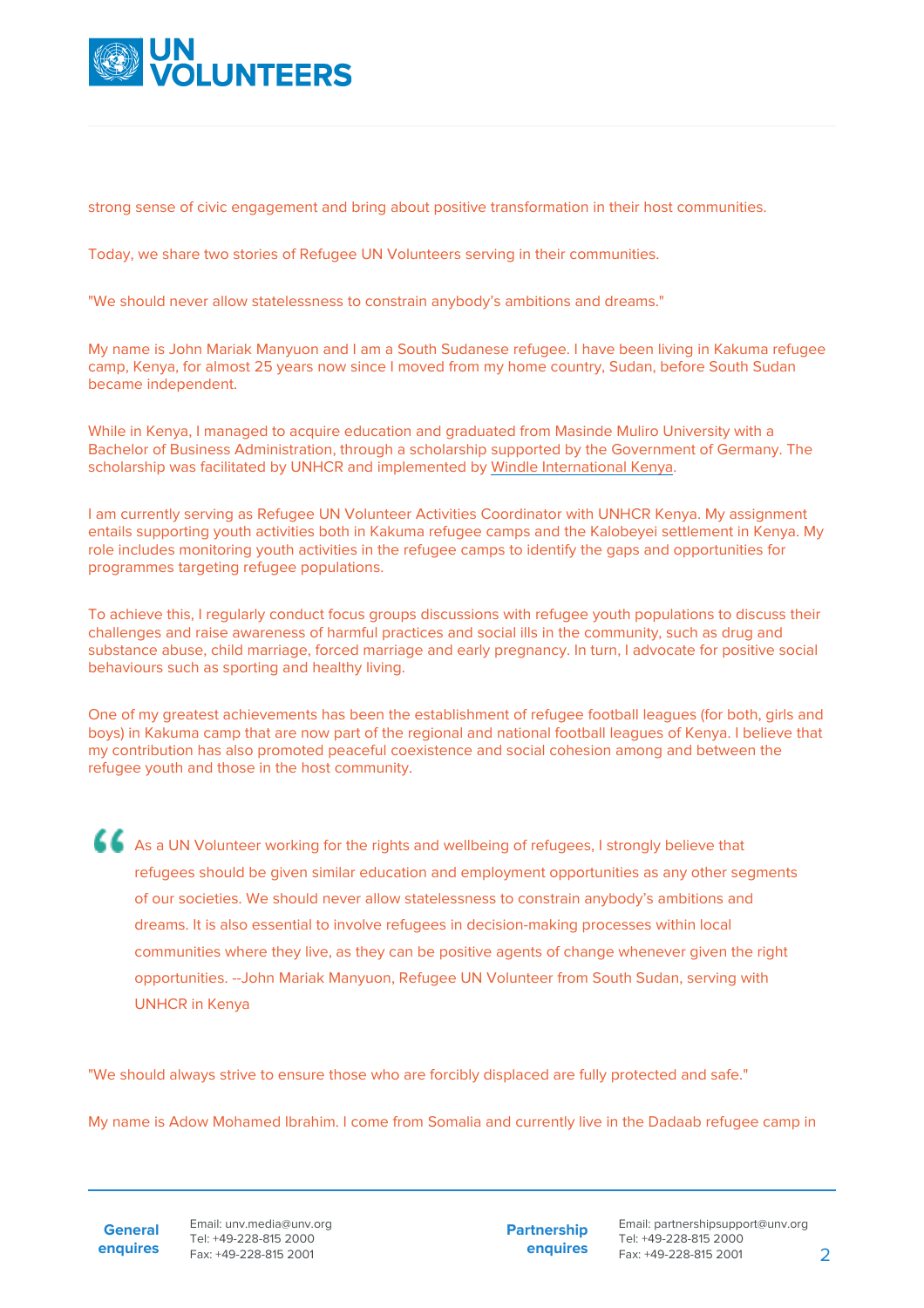

Kenya. I am serving with UNHCR Kenya as Refugee UN Volunteer Youth Community Assistant. I hold a diploma in Secondary Education and Bachelor's degree in Community Health from Moi University in Kenya. My volunteering and academic qualifications have motivated me to serve as Refugee UN Volunteer.

Volunteering has always been an admirable vocation to me. Through most of my life, I have served as volunteer in several communal projects and programmes, mainly contributing to the establishment of youth leadership structures in various roles. In my current role, I participate in mobilizations of community members for key activities such as hygiene, health education, Covid-19 prevention and peace promotion.

Through closely collaborating with refugee youth populations and with the support of UNHCR colleagues, we have established youth leadership structures that are currently fully engaged in routine planning and undertaking voluntary activities in the Dadaab refugee camp. These activities include health awareness and clean-up campaigns, COVID-19 prevention messaging, community empowerment forums and home visits to address emerging issues such as human trafficking, school dropouts and early and forced marriages.

In my volunteering experience as a refugee, I have been able to interact with refugee populations, identify their needs and take actions to help address them. Through volunteering, I have gained necessary experience and skills to promote peace and development in a refugee setting. --Adow Mohamed Ibrahim, Refugee UN Volunteer from Somalia, serving with UNHCR in Kenya

As Nelson Mandela once said, "Sometimes it falls upon a generation to be great, and we can be that generation". The only way we can be a great generation is by ensuring we leave no one behind and work together to build truly inclusive societies. We should therefore never have people forcefully displaced from their homes, and if we do, we should always strive to ensure they are fully protected and safe.

Learn more here: [Refugee UN Volunteer](https://toolkit.unv.org/sites/default/files/2020-10/Conditions%20of%20Service%20for%20Refugee%20UN%20Volunteer.pdf) category.

## East and Southern Africa

## • World Refugee Day • Refugee UN Volunteers

Sustainable Development Goal: SDG 3: Good health and well-being SDG 4: Quality education SDG 5: Gender equality SDG 8: Decent work and economic growth SDG 9:

**General enquires** **Partnership enquires**